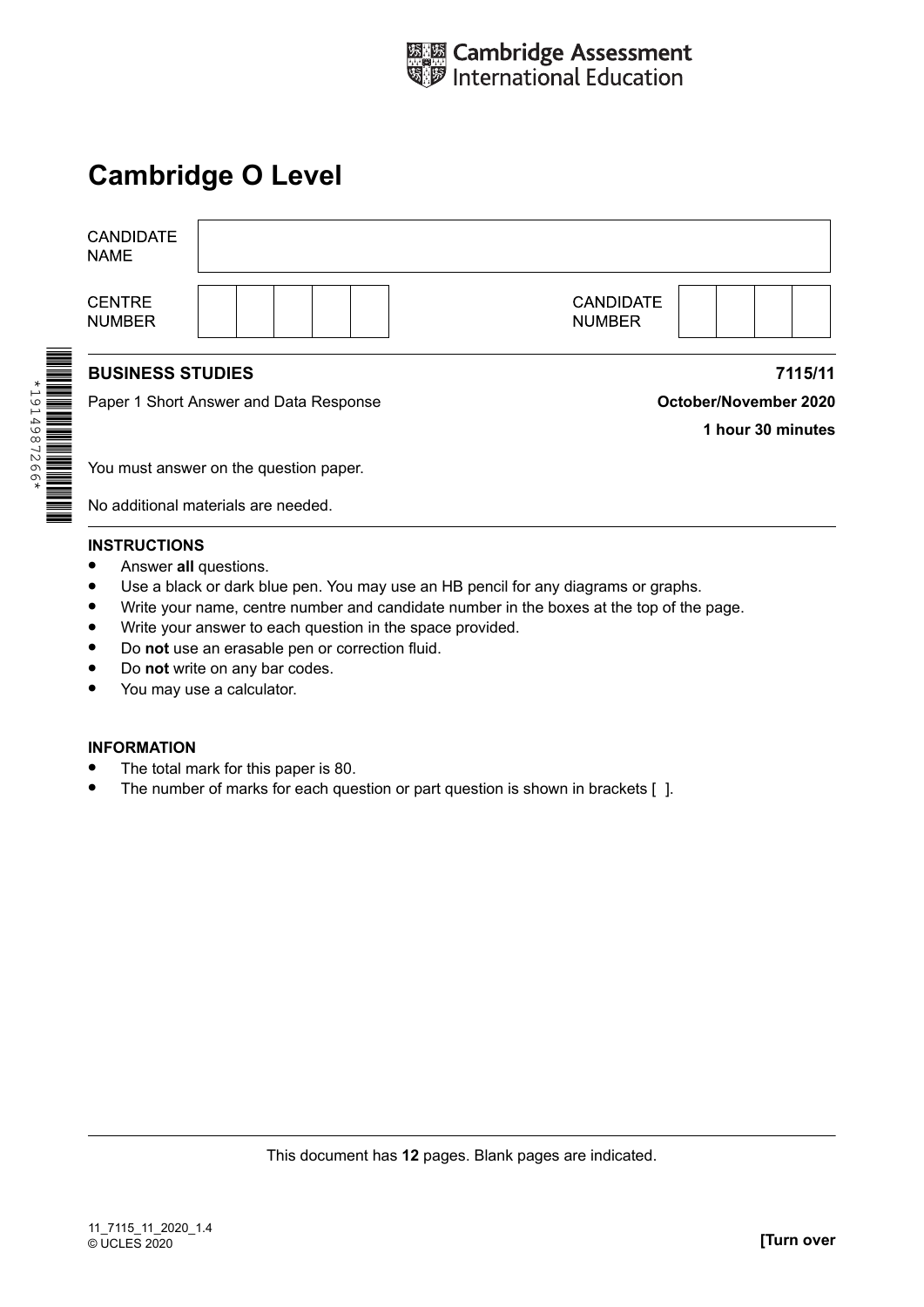$\mathbf 1$ SRB is a bank which provides loans to business customers. SRB plans to make 100 managers' jobs redundant from its 80 branches. This would remove one level of hierarchy. This is part of its plan to save \$1m in costs over the next 2 years. The Managing Director said: 'SRB is working with the trade union about this plan. SRB will make more use of delegation. The bank has to respond to increased competition from online banks. SRB could either advertise more or develop new products and services.'

| (a) Define 'trade union'.                           |       |
|-----------------------------------------------------|-------|
|                                                     |       |
|                                                     |       |
|                                                     |       |
|                                                     | $[2]$ |
| (b) Define 'level of hierarchy'.                    |       |
|                                                     |       |
|                                                     |       |
|                                                     |       |
|                                                     | $[2]$ |
| (c) Outline two advantages of SRB using delegation. |       |
|                                                     |       |
|                                                     |       |
|                                                     |       |
|                                                     |       |
|                                                     |       |
|                                                     |       |
|                                                     |       |
|                                                     | $[4]$ |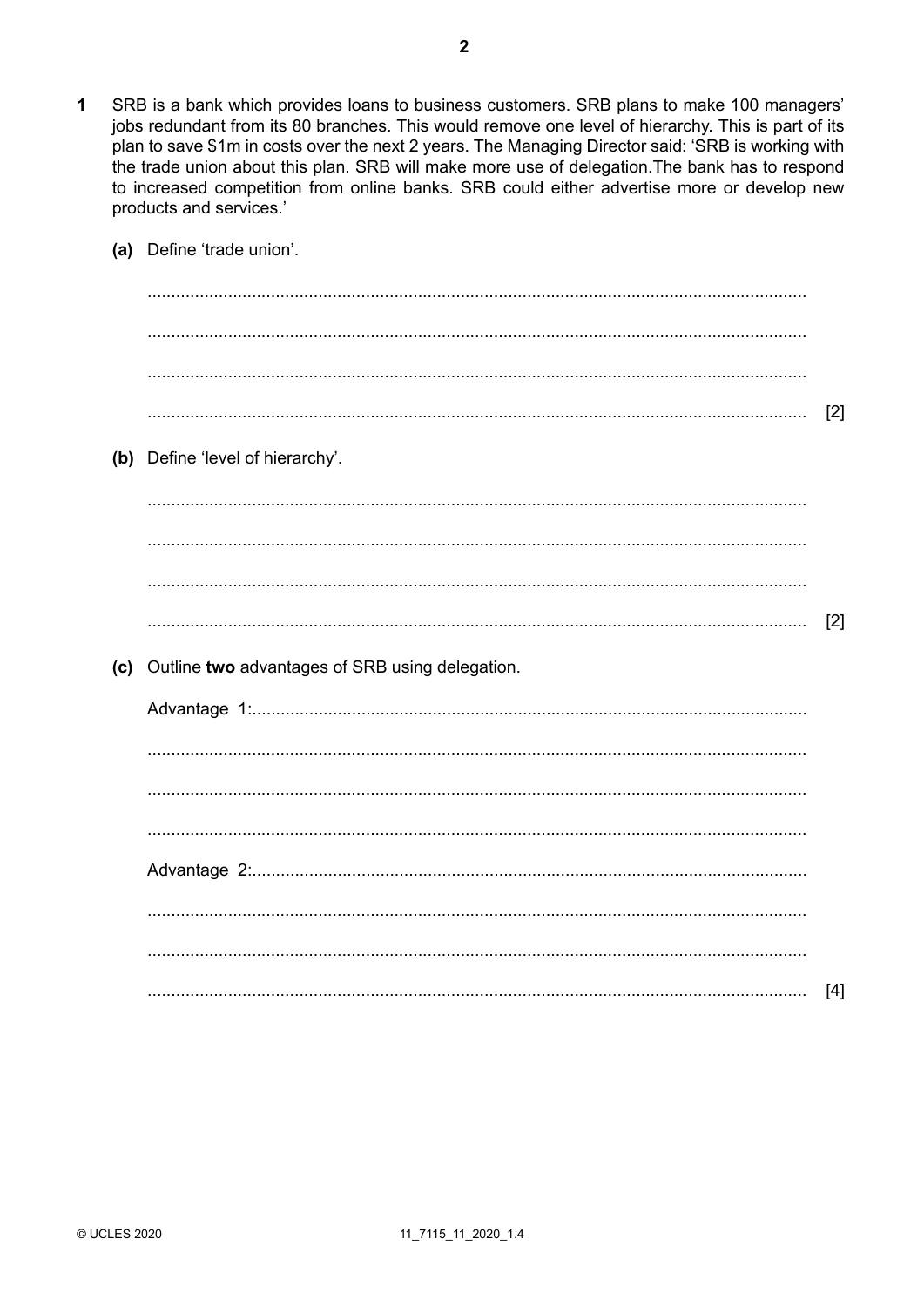| Do you think that more advertising is a better way for a business to respond to increased<br>competition than introducing new products and services? Justify your answer.<br>. | (d) Explain two factors SRB should consider when deciding which managers to make redundant. |
|--------------------------------------------------------------------------------------------------------------------------------------------------------------------------------|---------------------------------------------------------------------------------------------|
|                                                                                                                                                                                |                                                                                             |
|                                                                                                                                                                                |                                                                                             |
|                                                                                                                                                                                |                                                                                             |
|                                                                                                                                                                                |                                                                                             |
|                                                                                                                                                                                |                                                                                             |
|                                                                                                                                                                                |                                                                                             |
|                                                                                                                                                                                |                                                                                             |
|                                                                                                                                                                                |                                                                                             |
|                                                                                                                                                                                |                                                                                             |
|                                                                                                                                                                                |                                                                                             |
|                                                                                                                                                                                |                                                                                             |
|                                                                                                                                                                                |                                                                                             |
|                                                                                                                                                                                |                                                                                             |
|                                                                                                                                                                                |                                                                                             |
|                                                                                                                                                                                |                                                                                             |
|                                                                                                                                                                                |                                                                                             |
|                                                                                                                                                                                |                                                                                             |
|                                                                                                                                                                                |                                                                                             |
|                                                                                                                                                                                |                                                                                             |
|                                                                                                                                                                                |                                                                                             |
|                                                                                                                                                                                |                                                                                             |
|                                                                                                                                                                                |                                                                                             |
|                                                                                                                                                                                |                                                                                             |
|                                                                                                                                                                                |                                                                                             |
|                                                                                                                                                                                |                                                                                             |
|                                                                                                                                                                                |                                                                                             |
|                                                                                                                                                                                |                                                                                             |
|                                                                                                                                                                                |                                                                                             |
|                                                                                                                                                                                |                                                                                             |
|                                                                                                                                                                                |                                                                                             |
|                                                                                                                                                                                |                                                                                             |
|                                                                                                                                                                                |                                                                                             |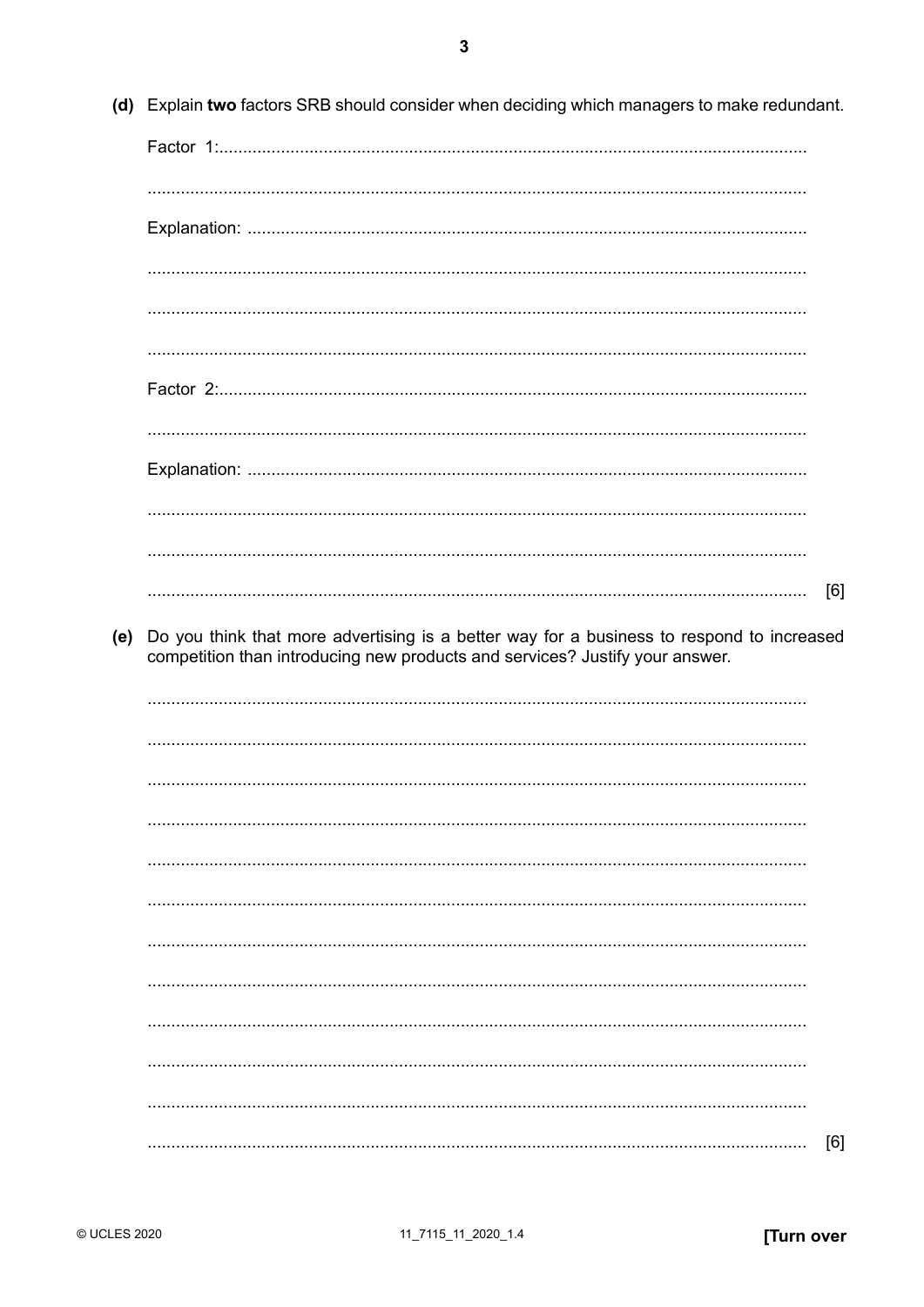- $\overline{2}$ YMG is a private limited company. It is the largest manufacturer of soft drinks in country V. YMG produces 1 billion litres a year using flow production. The Managing Director wants YMG to expand. He said: 'I plan to increase production to 3 billion litres over the next 5 years. This will allow us to start selling our products in new markets in other countries. I know import quotas and lack of local knowledge can cause problems but there are ways we can overcome them.' The Managing Director also plans to invest \$60m in new technology to improve efficiency.
	- (a) Define 'flow production'. (b) Identify two methods (other than technology) a business can use to improve efficiency. (c) Outline two sources of finance YMG could use for the new technology.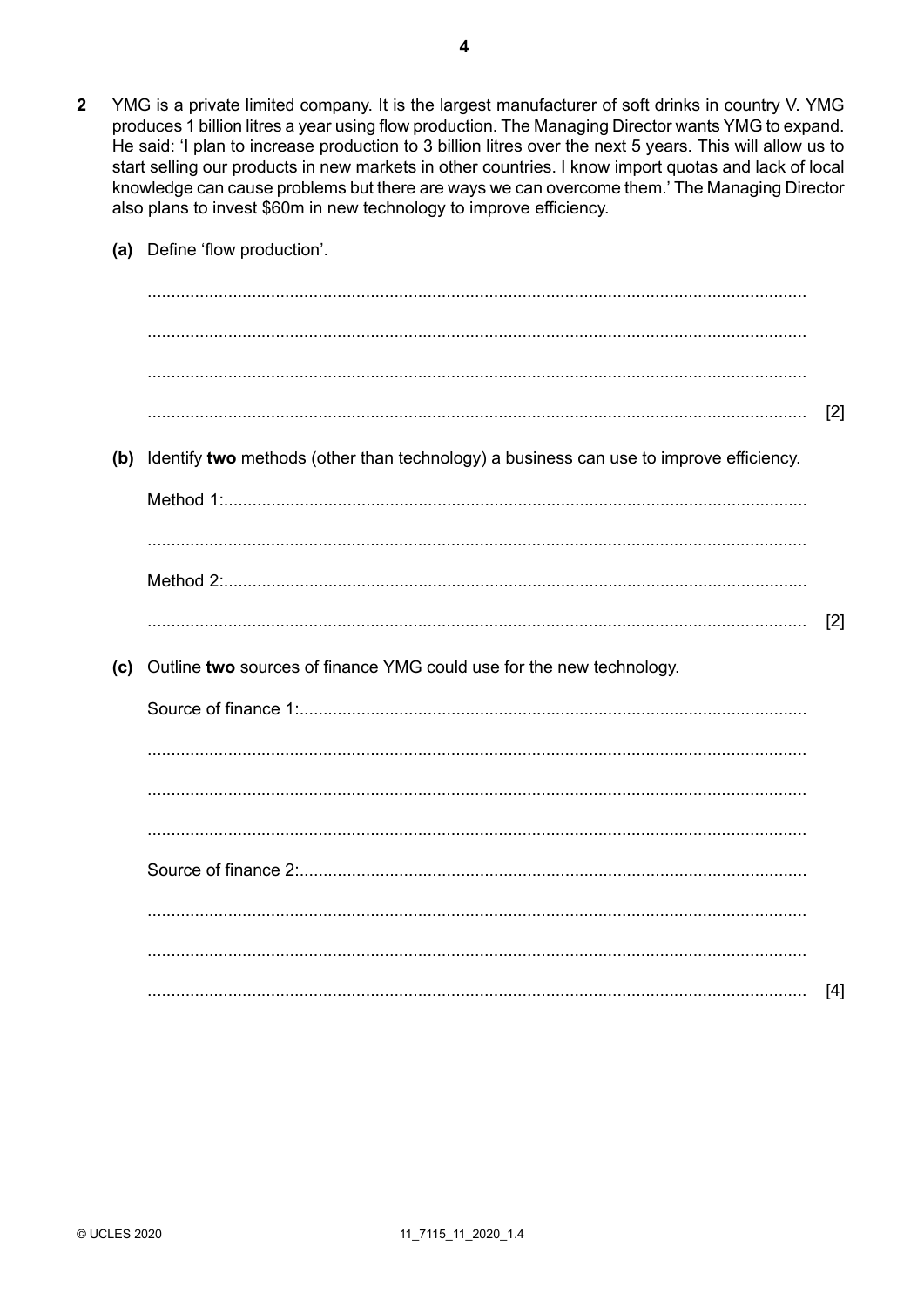(d) Explain how each of the following problems might affect YMG when entering new markets in other countries.

[6] (e) Do you think a joint venture is the best way for a business to enter a new market in another country? Justify your answer.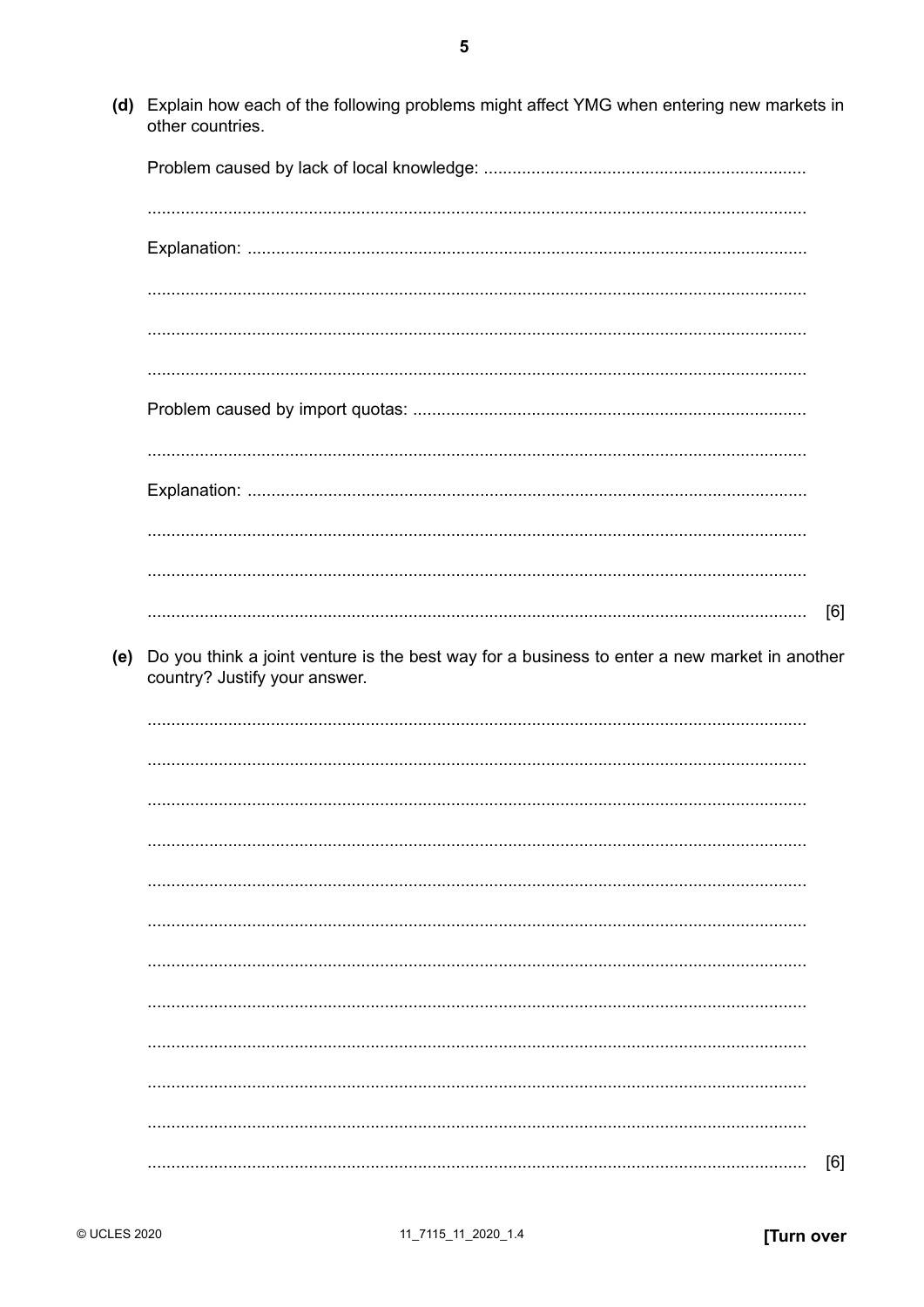wide range of inventory is important. Elton has been looking at the financial performance of his business. The profit margin for 2018 was 35%. An extract of the accounts is shown in Table 3.1.

 $\overline{3}$ 

|                      | Table 3.1                                                                |       |
|----------------------|--------------------------------------------------------------------------|-------|
|                      | Revenue and cost information for Elton's business for 2018 and 2019 (\$) |       |
|                      | 2018                                                                     | 2019  |
| Revenue (\$)         | 24 000                                                                   | 25000 |
| Cost of sales $(\$)$ | 7200                                                                     | Y     |
| Gross profit (\$)    | 16800                                                                    | 18000 |
| Expenses (\$)        | 8400                                                                     | 10000 |
| Profit $(\$)$        |                                                                          | 8000  |

(a) Define 'sole trader'.

|                                                                                          | $\lceil 2 \rceil$ |
|------------------------------------------------------------------------------------------|-------------------|
| (b) Calculate X and Y.                                                                   |                   |
|                                                                                          |                   |
|                                                                                          | $[2]$             |
| (c) State four factors that can influence the amount of inventory a business might hold. |                   |
|                                                                                          |                   |
|                                                                                          |                   |
|                                                                                          |                   |
|                                                                                          |                   |
|                                                                                          |                   |
|                                                                                          |                   |
|                                                                                          |                   |
|                                                                                          | [4]               |

Elton is a sole trader. He sells specialist clothing and equipment for sports, including baseball and hockey. It is a niche market. Elton started his business 5 years ago and it has remained small. A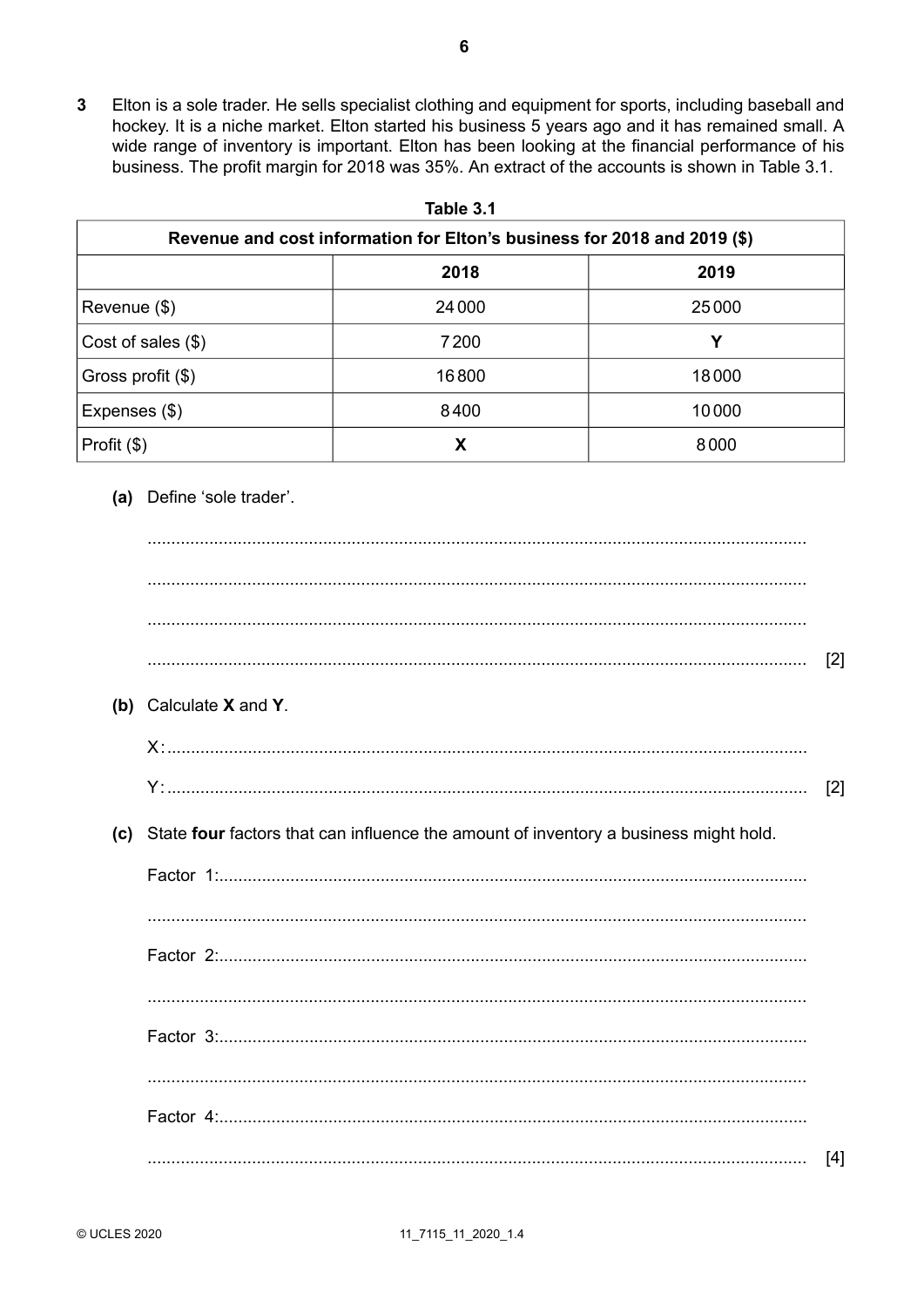| (d) | Explain one advantage and one disadvantage to Elton of operating in a niche market.          |     |
|-----|----------------------------------------------------------------------------------------------|-----|
|     |                                                                                              |     |
|     |                                                                                              |     |
|     |                                                                                              |     |
|     |                                                                                              |     |
|     |                                                                                              |     |
|     |                                                                                              |     |
|     |                                                                                              |     |
|     |                                                                                              | [6] |
| (e) | Do you think Elton should be pleased with the financial performance of his business? Justify |     |
|     | your answer using appropriate ratios.                                                        |     |
|     |                                                                                              |     |
|     |                                                                                              |     |
|     |                                                                                              |     |
|     |                                                                                              |     |
|     |                                                                                              |     |
|     |                                                                                              |     |
|     |                                                                                              |     |
|     |                                                                                              | [6] |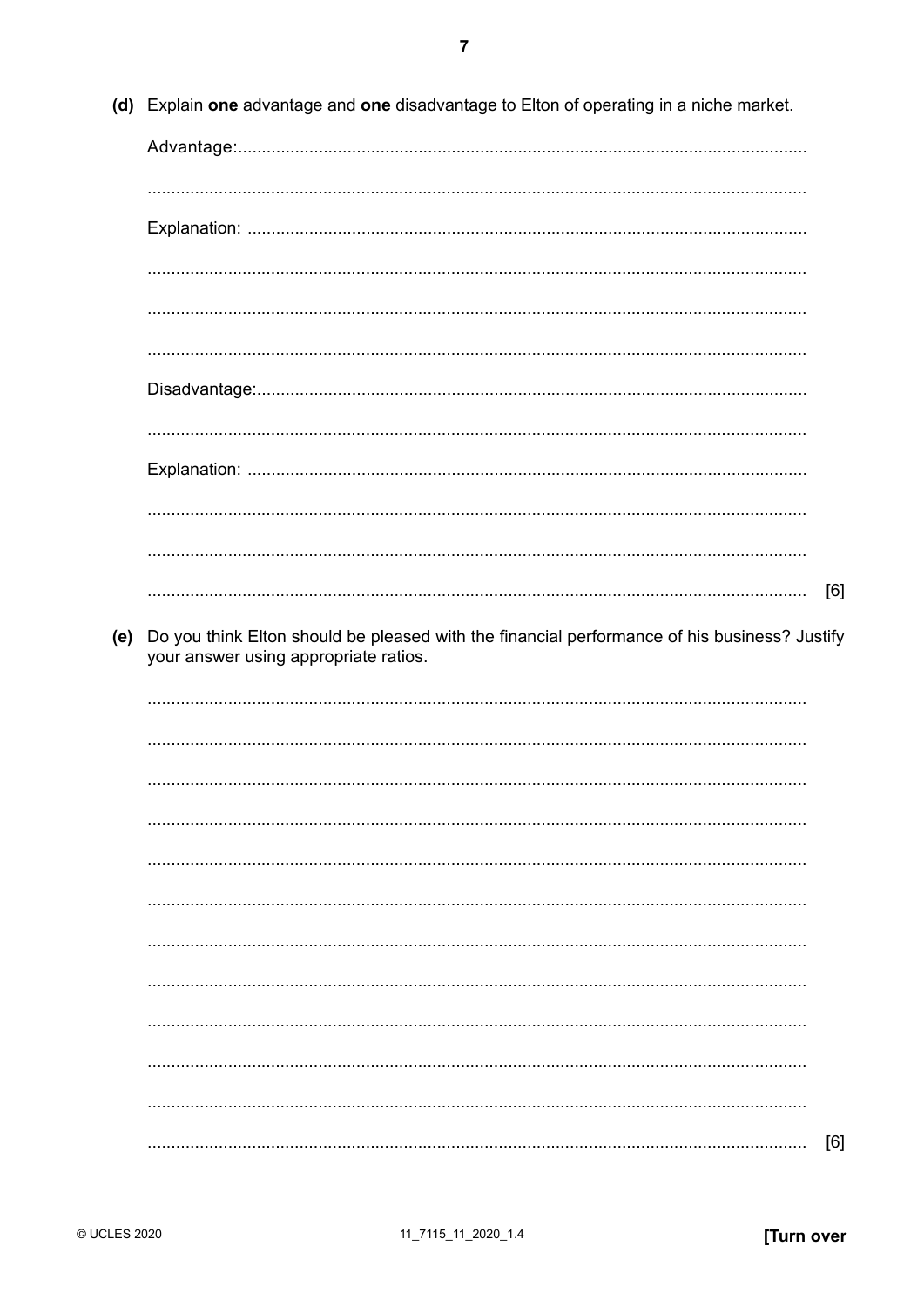$\overline{\mathbf{4}}$ KTF makes building materials, including cement and bricks. Last year KTF had sales of \$25bn. KTF's objectives have often changed since it was started 60 years ago. The Managing Director wants KTF to expand. KTF is going to take over one of its main competitors. The newly expanded business will have combined sales of \$40bn. The Managing Director said: 'Many stakeholder groups will be affected by this decision.' She knows there are many external factors that affect business activity including the business cycle, interest rates and legal controls to protect the environment.

|     | (a) Define 'business cycle'.                                                         |       |
|-----|--------------------------------------------------------------------------------------|-------|
|     |                                                                                      |       |
|     |                                                                                      |       |
|     |                                                                                      |       |
|     |                                                                                      | $[2]$ |
| (b) | Identify two reasons why a business might change its objectives.                     |       |
|     |                                                                                      |       |
|     |                                                                                      |       |
|     |                                                                                      |       |
|     |                                                                                      | $[2]$ |
| (c) | Outline one advantage and one disadvantage to KTF of taking over the other business. |       |
|     |                                                                                      |       |
|     |                                                                                      |       |
|     |                                                                                      |       |
|     |                                                                                      |       |
|     |                                                                                      |       |
|     |                                                                                      |       |
|     |                                                                                      | [4]   |
|     |                                                                                      |       |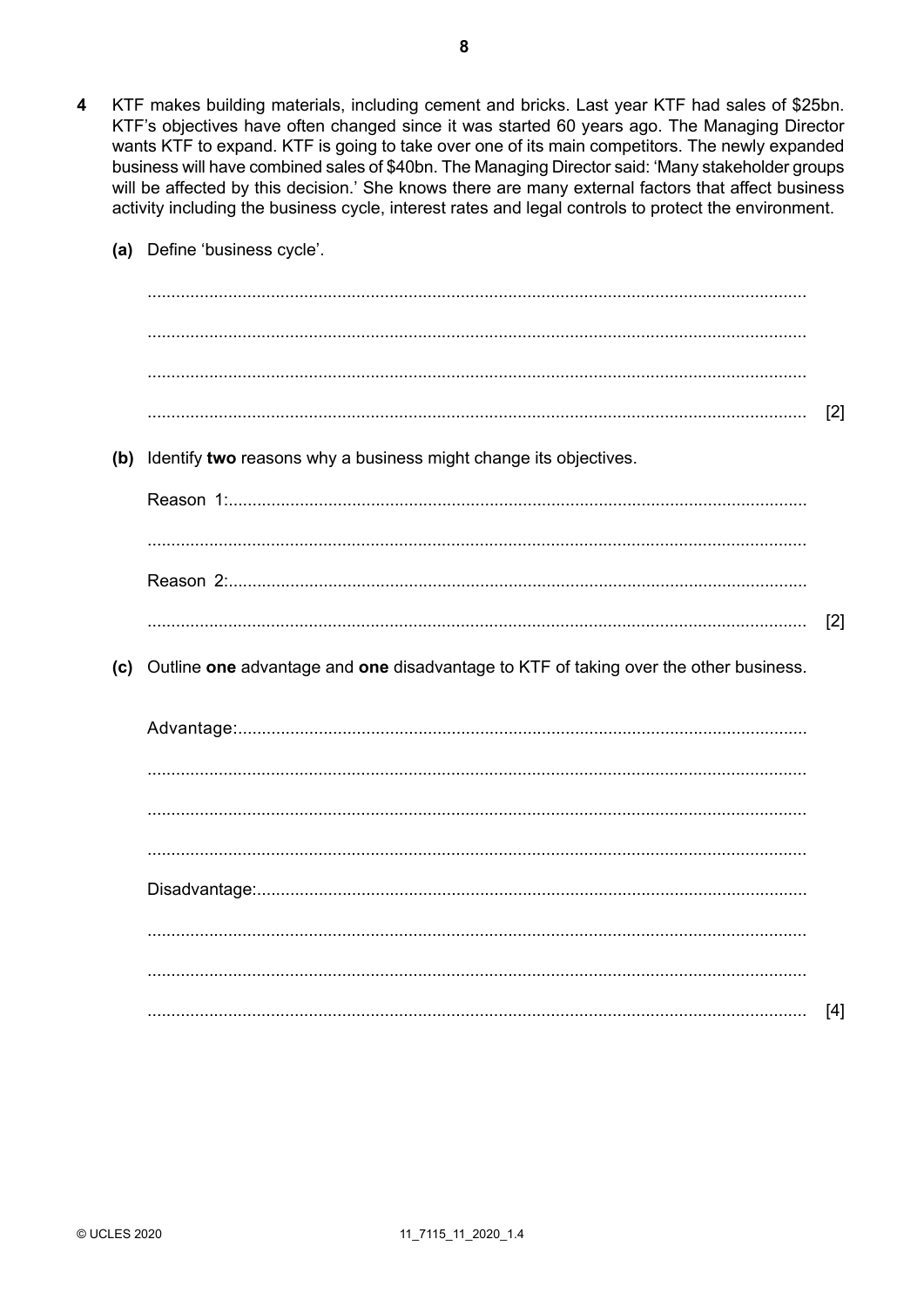| (d) Explain how two external stakeholder groups might be affected by the take over.            |
|------------------------------------------------------------------------------------------------|
|                                                                                                |
|                                                                                                |
|                                                                                                |
|                                                                                                |
|                                                                                                |
|                                                                                                |
|                                                                                                |
|                                                                                                |
|                                                                                                |
|                                                                                                |
|                                                                                                |
|                                                                                                |
|                                                                                                |
|                                                                                                |
| than an increase in interest rates? Justify your answer.                                       |
|                                                                                                |
| Do you think businesses will be more affected by new legal controls to protect the environment |
|                                                                                                |
|                                                                                                |
|                                                                                                |
|                                                                                                |
|                                                                                                |
|                                                                                                |
|                                                                                                |
|                                                                                                |
|                                                                                                |
|                                                                                                |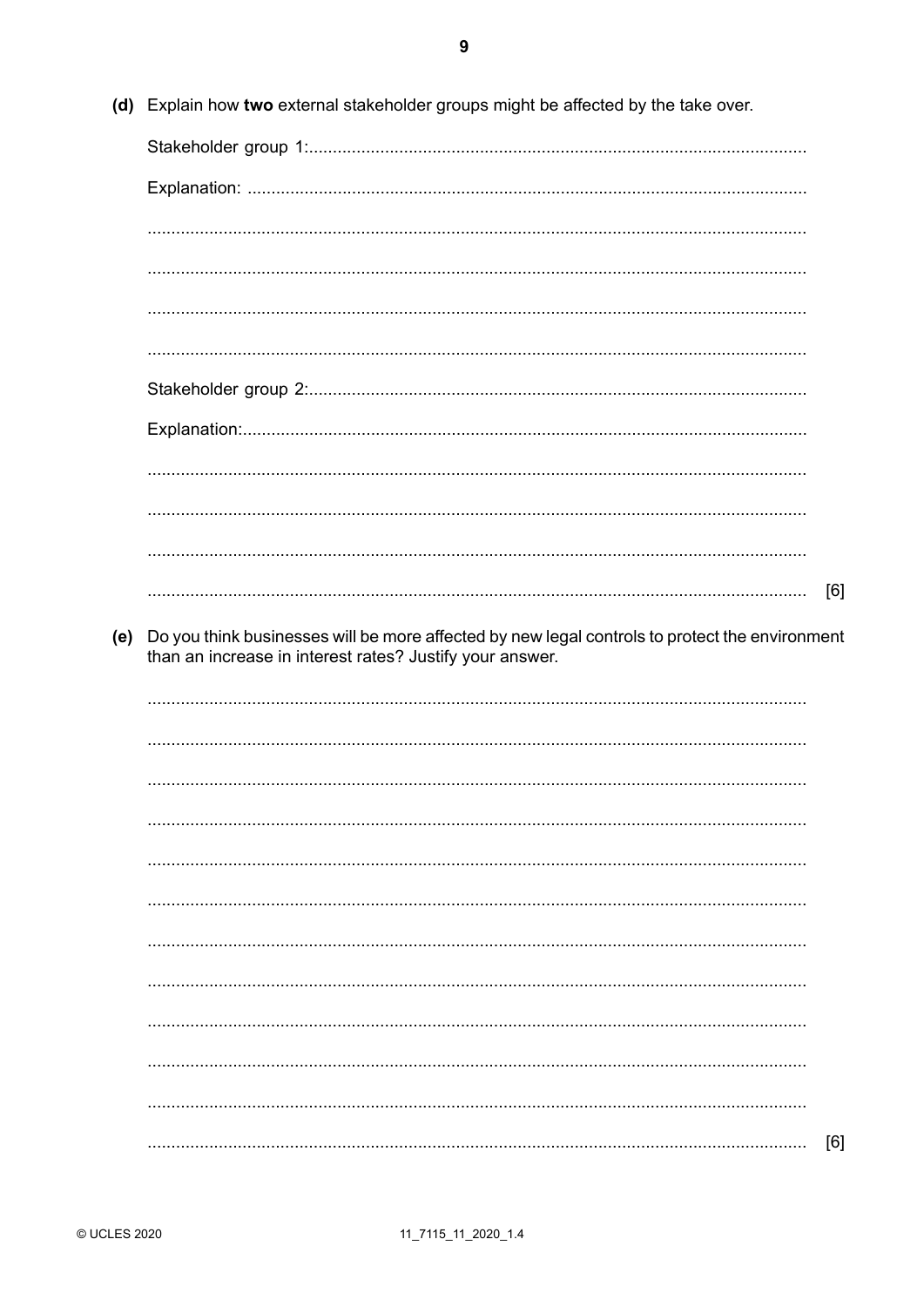## **BLANK PAGE**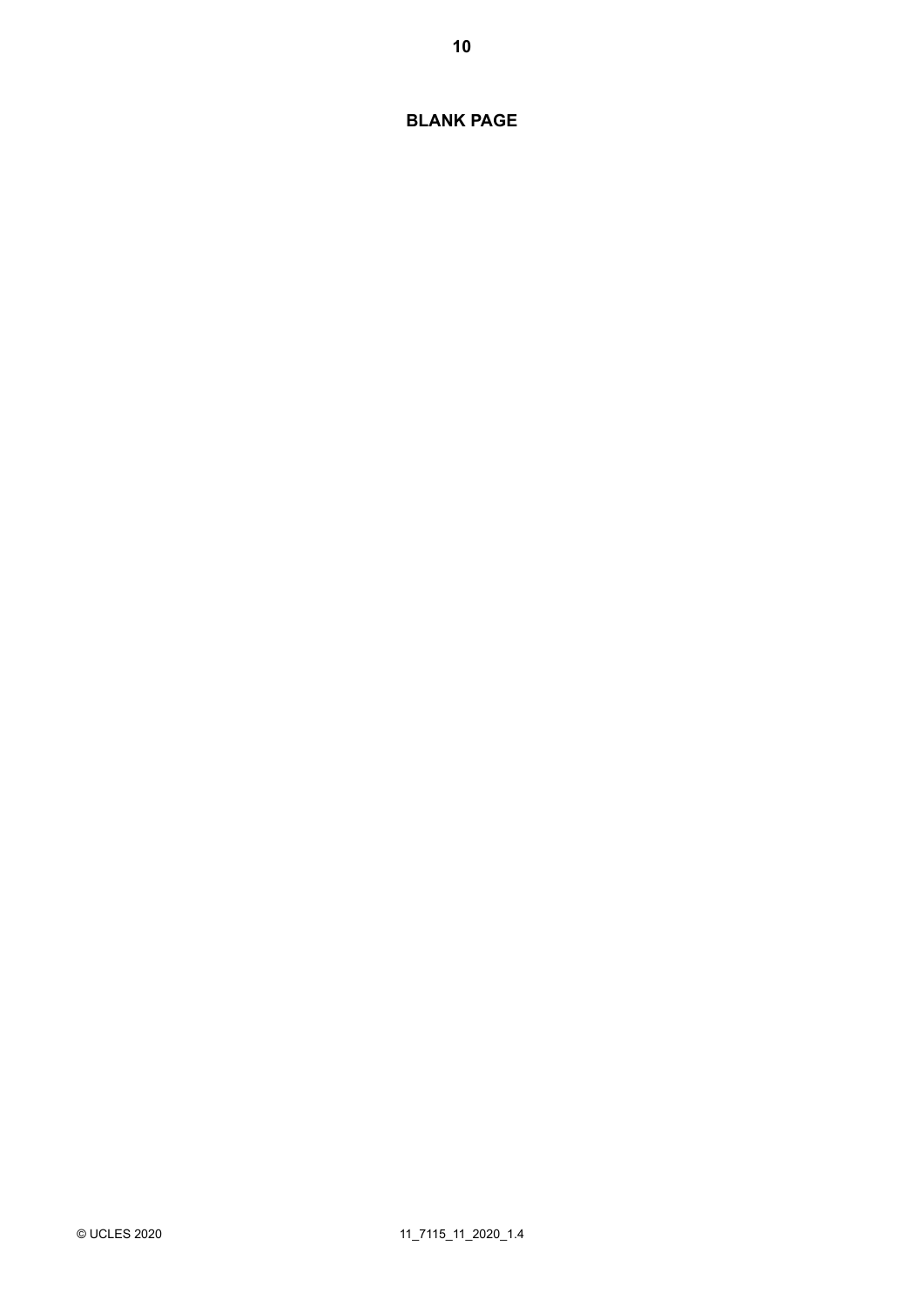# **BLANK PAGE**